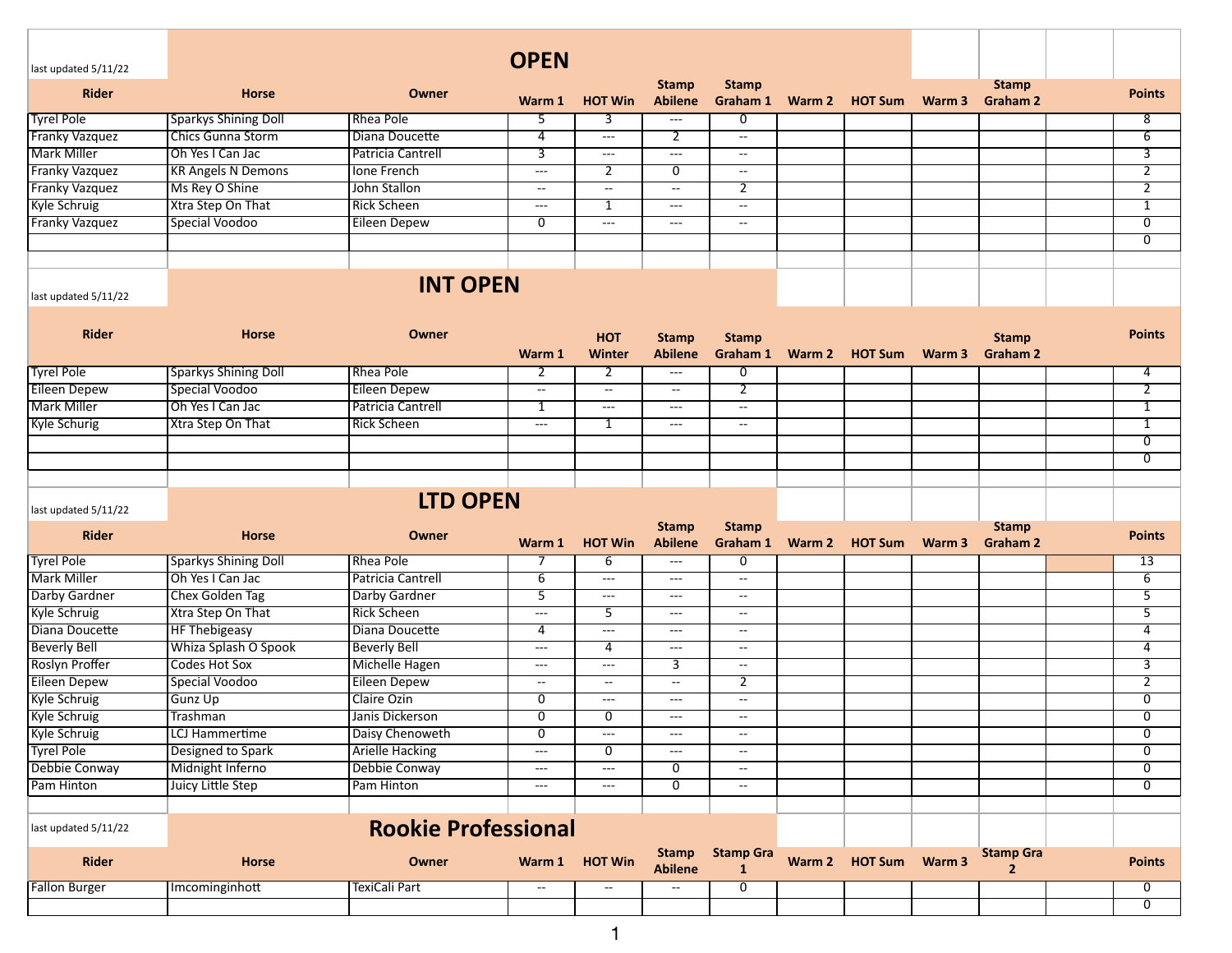| last updated 5/11/22   |                                 |                            | <b>NON PRO</b>           |                          |                                          |                                               |                       |        |                                 |                 |
|------------------------|---------------------------------|----------------------------|--------------------------|--------------------------|------------------------------------------|-----------------------------------------------|-----------------------|--------|---------------------------------|-----------------|
| <b>Rider</b>           | <b>Horse</b>                    | Owner                      | Warm 1                   | <b>HOT Win</b>           | <b>Stamp</b><br><b>Abilene</b>           | <b>Stamp</b><br>Graham 1                      | Warm 2 HOT Sum        | Warm 3 | <b>Stamp</b><br><b>Graham 2</b> | <b>Points</b>   |
| <b>Belinda Black</b>   | Spooks Smoken Gun               | <b>Belinda Black</b>       | 6                        | 5                        | 8                                        | 4                                             |                       |        |                                 | 23              |
| <b>Eileen Depew</b>    | Special Voodoo                  | <b>Eileen Depew</b>        | $---$                    | 6.5                      | 5.5                                      | $\overline{3}$                                |                       |        |                                 | 15              |
| John Edd Tucker        | <b>Miss Spangled</b>            | John Edd Tucker            | 5                        | 3                        | $\overline{4}$                           | $\overline{2}$                                |                       |        |                                 | $\overline{14}$ |
| <b>Eileen Depew</b>    | <b>Smart Pale Dunit</b>         | <b>Eileen Depew</b>        | 4                        | $\overline{2}$           | 7                                        | $\overline{0}$                                |                       |        |                                 | 13              |
| Randy Golden           | Eyes On Joes Cash               | <b>Randy Golden</b>        | $---$                    | 6.5                      | ---                                      | $- -$                                         |                       |        |                                 | 6.5             |
| <b>Eileen Depew</b>    | Whizzenintothenite              | <b>Eileen Depew</b>        | 0                        | ---                      | 5.5                                      | $- -$                                         |                       |        |                                 | 5.5             |
| <b>Beverly Bell</b>    | Whiza Splash O Spook            | <b>Beverly Bell</b>        | $\overline{\phantom{a}}$ | $\overline{4}$           | $\overline{\phantom{a}}$                 | $\overline{\phantom{a}}$                      |                       |        |                                 | 4               |
| <b>Terry Pannell</b>   | <b>High Roller Rooster</b>      | <b>Pannell Enterprises</b> | 3                        | $---$                    | ---                                      | $- -$                                         |                       |        |                                 | 3               |
| Deborah Good           | <b>Chics Love Me Wimpy</b>      | Deborah Good               | --                       | $\overline{a}$           | 3                                        | $\overline{\phantom{a}}$                      |                       |        |                                 | $\overline{3}$  |
| Heidi Schultz          | <b>Six Chambers One Bullett</b> | Heidi Schultz              | $\overline{a}$           | ---                      | $\overline{2}$                           | $\sim$                                        |                       |        |                                 | $\overline{2}$  |
| Debbie Conway          | Midnight Inferno                | Debbie Conway              | $---$                    | ---                      | $\mathbf{1}$                             | $\rightarrow$                                 |                       |        |                                 | 1               |
| <b>Bill Crain</b>      | <b>Magic Jersey</b>             | <b>Bill Crain</b>          | $\overline{a}$           | 1                        | ---                                      | $\overline{\phantom{a}}$                      |                       |        |                                 | 1               |
| <b>Ashley Miller</b>   | Double Loaded Gun               | <b>Ashley Miller</b>       | 0                        | $---$                    | $---$                                    | $\sim$                                        |                       |        |                                 | $\overline{0}$  |
|                        |                                 |                            |                          |                          |                                          |                                               |                       |        |                                 |                 |
| last updated 5/11/22   |                                 | <b>INT NON PRO</b>         |                          |                          |                                          |                                               |                       |        |                                 |                 |
|                        |                                 |                            |                          |                          |                                          |                                               |                       |        |                                 |                 |
| <b>Rider</b>           | <b>Horse</b>                    | Owner                      | Warm 1                   | <b>HOT Win</b>           | <b>Stamp</b><br><b>Abilene</b>           | <b>Stamp</b><br>Graham 1                      | Warm 2 HOT Sum        | Warm 3 | <b>Stamp</b><br><b>Graham 2</b> | <b>Points</b>   |
| Belinda Black          | Spooks Smoken Gun               | <b>Belinda Black</b>       | 7                        | 6                        | 5                                        | 5                                             |                       |        |                                 | 23              |
| John Edd Tucker        | <b>Miss Spangled</b>            | John Edd Tucker            | 6                        | $\overline{4}$           | $\overline{1}$                           | $\overline{3}$                                |                       |        |                                 | $\overline{14}$ |
| <b>Eileen Depew</b>    | Special Voodoo                  | <b>Eileen Depew</b>        | $\overline{a}$           | 7.5                      | 2.5                                      | 4                                             |                       |        |                                 | 14              |
| <b>Eileen Depew</b>    | <b>Smart Pale Dunnit</b>        | <b>Eileen Depew</b>        | 4                        | $\overline{3}$           | 4                                        | $\overline{0}$                                |                       |        |                                 | 11              |
| <b>Randy Golden</b>    | Eyes On Joes Cash               | <b>Randy Golden</b>        | $\overline{a}$           | 7.5                      | ---                                      | $\rightarrow$                                 |                       |        |                                 | 7.5             |
| Darby Gardner          | Chex Golden Tag                 | Darby Gardner              | 5                        | $---$                    | ---                                      | $\overline{\phantom{a}}$                      |                       |        |                                 | $\overline{5}$  |
| <b>Beverly Bell</b>    | Whiza Splash O Spook            | <b>Beverly Bell</b>        | $\overline{a}$           | $\overline{5}$           | $---$                                    | $- -$                                         |                       |        |                                 | $\overline{5}$  |
| <b>Terry Pannell</b>   | <b>High Roller Rooster</b>      | <b>Pannell Enterprises</b> | 3                        | $---$                    | ---                                      | $\overline{\phantom{a}}$                      |                       |        |                                 | $\overline{3}$  |
| <b>Eileen Depew</b>    | Whizzenintothenite              | <b>Eileen Depew</b>        | $\overline{0}$           | ---                      | 2.5                                      | $\overline{\phantom{a}}$                      |                       |        |                                 | 2.5             |
| Pam Hinton             | Juicy Lttle Step                | Pam Hinton                 | $---$                    | 2                        | ---                                      | $\sim$                                        |                       |        |                                 | 2               |
| <b>Bill Crain</b>      | <b>Magic Jersey</b>             | <b>Bill Crain</b>          | $\scriptstyle \cdots$    | $\overline{1}$           | $\hspace{0.05cm} \ldots \hspace{0.05cm}$ | $\rightarrow$                                 |                       |        |                                 | $\overline{1}$  |
| <b>Ashley Miller</b>   | Double Loaded Gun               | <b>Ashley Miller</b>       | 0                        | ---                      | $---$                                    | $\overline{\phantom{a}}$                      |                       |        |                                 | $\overline{0}$  |
| <b>Allison Vazquez</b> | Alpha Little Step               | <b>Allison Vazquez</b>     | --                       | $\overline{\phantom{a}}$ | --                                       | $\overline{0}$                                |                       |        |                                 | $\overline{0}$  |
|                        |                                 |                            |                          |                          |                                          |                                               |                       |        |                                 | $\overline{0}$  |
|                        |                                 |                            |                          |                          |                                          |                                               |                       |        |                                 |                 |
| last updated 5/11/22   |                                 | <b>LTD NON PRO</b>         |                          |                          |                                          |                                               |                       |        |                                 |                 |
| <b>Rider</b>           | Horse                           | Owner                      |                          | Warm 1 HOT Win           | <b>Stamp</b><br><b>Abilene</b>           | <b>Stamp</b><br>Grah 1                        | Warm 2 HOT Sum Warm 3 |        | <b>Stamp</b><br>Grah 2          | <b>Points</b>   |
| <b>Eileen Depew</b>    | <b>Smart Pale Dunnit</b>        | <b>Eileen Depew</b>        | 7                        | 9                        | 5                                        | $\overline{0}$                                |                       |        |                                 | $\overline{21}$ |
| <b>Eileen Depew</b>    | Special Voodoo                  | <b>Eileen Depew</b>        | $\sim$ $\sim$            | 11                       | $\overline{3}$                           | $\overline{6}$                                |                       |        |                                 | 20              |
| Heidi Schultz          | <b>Six Chambers One Bullett</b> | Heidi Schultz              | 5 <sup>2</sup>           | $\overline{4}$           | $\mathbf{1}$                             | $\sim$                                        |                       |        |                                 | 10              |
| <b>Beverly Bell</b>    | Whiza Splash O Spook            | <b>Beverly Bell</b>        | $\sim$ $\sim$            | $\overline{10}$          | ---                                      | $\mathord{\hspace{1pt}\text{--}\hspace{1pt}}$ |                       |        |                                 | $\overline{10}$ |
| Pam Hinton             | Juicy Little Step               | Pam Hinton                 | $\hspace{0.05cm} \ldots$ | 6.5                      | $\overline{3}$                           | $\overline{\phantom{a}}$                      |                       |        |                                 | 9.5             |
| Janis Dickerson        | Trash Man                       | Janis Dickerson            | 8                        | $\overline{0}$           | $---$                                    | $\rightarrow$                                 |                       |        |                                 | $\overline{8}$  |
| <b>Ellie Veres</b>     | <b>Lil Lacey Step</b>           | <b>Ellie Veres</b>         | $--$                     | $\overline{8}$           | $\cdots$                                 | $\rightarrow$                                 |                       |        |                                 | $\overline{8}$  |
| <b>Mindy Gray</b>      | Flinns In First                 | <b>Mindy Gray</b>          | --                       | $\sim$                   | --                                       | 7                                             |                       |        |                                 | 7               |
| <b>Bill Crain</b>      | Magic Jersey                    | <b>Bill Crain</b>          | $\sim$ $\sim$            | 6.5                      | $\sim$ $\sim$                            | $\overline{\phantom{a}}$                      |                       |        |                                 | 6.5             |
| <b>Terry Pannell</b>   | <b>High Roller Rooster</b>      | <b>Pannell Enterprises</b> | 6                        | $\cdots$                 | $\hspace{0.05cm} \ldots$                 | $\overline{\phantom{a}}$                      |                       |        |                                 | 6               |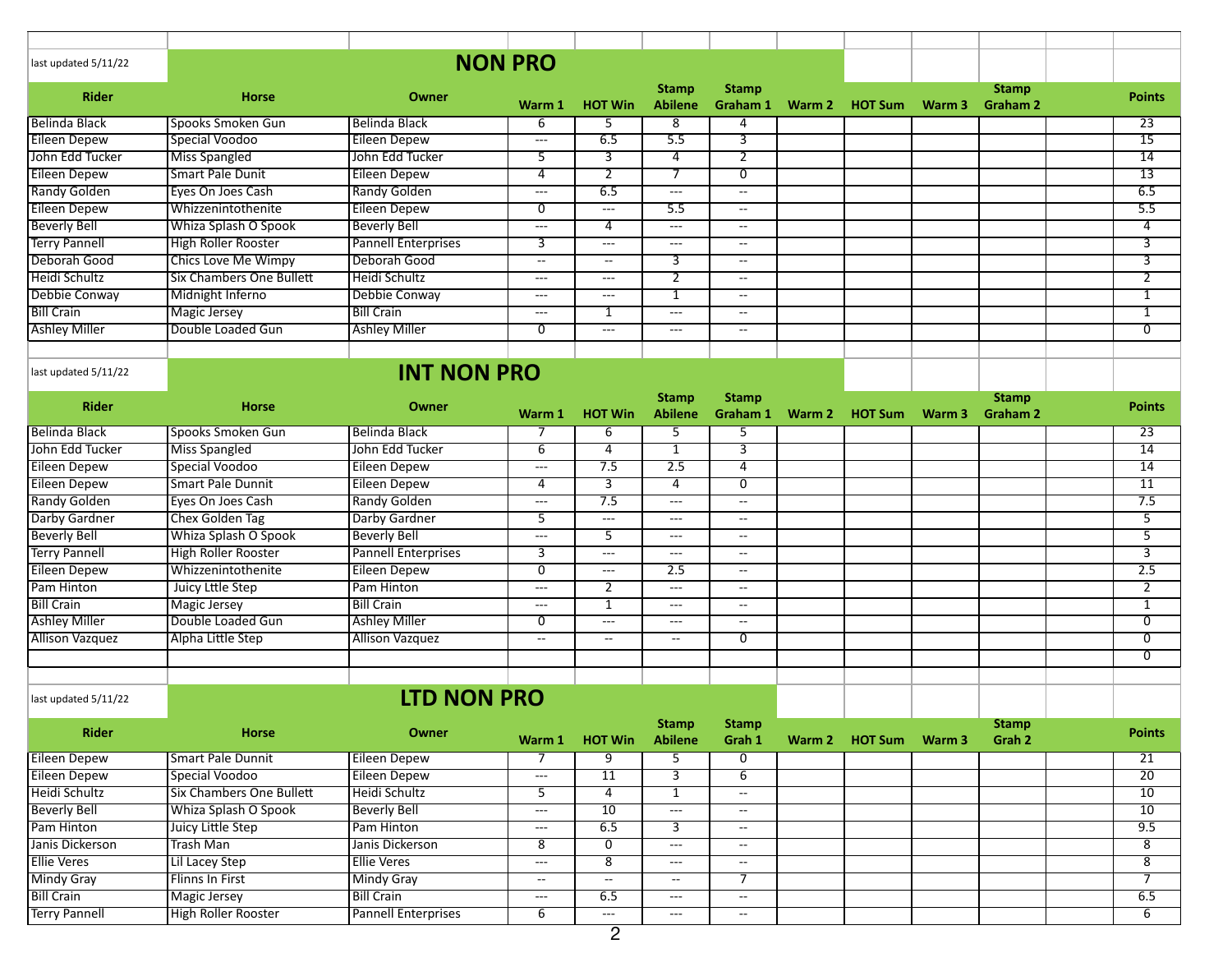| Trienet Del Valle      | Crome Rose                   | Trienet Del Valle      | $- - -$ |         | $---$             | $- -$         |  |  |  |
|------------------------|------------------------------|------------------------|---------|---------|-------------------|---------------|--|--|--|
| Mary Dodson            | Shesa Packin                 | Mary Dodson            | --      | $- -$   | --                |               |  |  |  |
| <b>Mallory Bell</b>    | Reminics Access Code         | <b>Mallory Bell</b>    | --      | $- -$   | --                |               |  |  |  |
| Eileen Depew           | Whizzenintothenite           | Eileen Depew           |         | ---     |                   | $- -$         |  |  |  |
| Syndey Jorgensen       | <b>Mozarts Cromemercedes</b> | Kevin Jorgenson        | $---$   |         | ---               | $- -$         |  |  |  |
| Diana Doucette         | <b>HF Thebigeasy</b>         | Diana Doucette         |         | $---$   | ---               | $- -$         |  |  |  |
| Suzanne Mathura        | <b>Guns Up PPH</b>           | Suzanne Mathura        |         | $- - -$ | ---               | $- -$         |  |  |  |
| <b>Rick Scheen</b>     | <b>Xtra Step On That</b>     | Rick Scheen            | $---$   |         | $\qquad \qquad -$ | $\sim$ $\sim$ |  |  |  |
| <b>Ashley Miller</b>   | Double Loaded Gun            | <b>Ashey Miller</b>    |         | ---     | ---               | $\sim$ $\sim$ |  |  |  |
| <b>Allison Vazquez</b> | Alphas Little Shiner         | <b>Allizon Vazquez</b> | --      | $- -$   | --                |               |  |  |  |
| Mary Dodson            | MD Shesa Shiney Chic         | Mary Dodson            | --      | $- -$   | --                | 0             |  |  |  |
|                        |                              |                        |         |         |                   |               |  |  |  |

## **PRIME TIME NON PRO**

| <b>Rider</b>             | <b>Horse</b>                    | Owner                       |                           | Warm 1 HOT Win    | <b>Stamp</b><br><b>Abilene</b>      | <b>Stamp</b><br>Grah 1           | Warm 2 HOT Sum Warm 3 | <b>Stamp</b><br>Grah 2             | <b>Points</b>     |
|--------------------------|---------------------------------|-----------------------------|---------------------------|-------------------|-------------------------------------|----------------------------------|-----------------------|------------------------------------|-------------------|
| Belinda Black            | Spooks Smiken Gun               | <b>Belinda Black</b>        | 8                         | 13                | 9                                   | 10.5                             |                       |                                    | 40.5              |
| <b>Eileen Depew</b>      | Special Voodoo                  | <b>Eileen Depew</b>         | $\qquad \qquad -$         | 14.5              | $\overline{\tau}$                   | ज़                               |                       |                                    | 30.5              |
| John Edd Tucker          | <b>Miss Spangled</b>            | John Edd Tucker             | 6.5                       | $\overline{11}$   | 5                                   | $\overline{\tau}$                |                       |                                    | 29.5              |
| Pam Hinton               | Juicy Little Step               | Pam Hinton                  | $---$                     | 8.5               | $\overline{\tau}$                   | $\qquad \qquad - -$              |                       |                                    | 15.5              |
| <b>Eileen Depew</b>      | <b>Smart Pale Dunnit</b>        | <b>Eileen Depew</b>         | 5                         | 10                | $---$                               | $\overline{0}$                   |                       |                                    | $\overline{15}$   |
| <b>Randy Golden</b>      | Eyes On Joes Cash               | <b>Randy Golden</b>         | $\qquad \qquad -\qquad -$ | 14.5              | $\cdots$                            | $\qquad \qquad - -$              |                       |                                    | 14.5              |
| <b>Beverly Bell</b>      | Whiza Splash O Spook            | <b>Beverly Bell</b>         | $\qquad \qquad -\qquad -$ | $\overline{12}$   | $\cdots$                            | $\qquad \qquad - -$              |                       |                                    | $\overline{12}$   |
| <b>Mindy Gray</b>        | <b>Flinns in First</b>          | <b>Mindy Gray</b>           | $\qquad \qquad - -$       | $---$             | $\cdots$                            | 10.5                             |                       |                                    | 10.5              |
| Heidi Schultz            | <b>Six Chambers One Bullett</b> | <b>Heidi Schultz</b>        | 3                         | $\overline{4}$    | $\overline{3}$                      | $\qquad \qquad - -$              |                       |                                    | 10                |
| Kathy Wilson             | <b>TWR Gotta Ramance</b>        | <b>Triple W Ranch</b>       | $\qquad \qquad - -$       | 7                 | $\overline{2}$                      | $\qquad \qquad - -$              |                       |                                    | 9                 |
| <b>Bill Crain</b>        | <b>Magic Jersey</b>             | <b>Bill Crain</b>           | $\qquad \qquad -\qquad -$ | 8.5               | $---$                               | $---$                            |                       |                                    | 8.5               |
| Michelle Hagen           | <b>Codes Hot Sox</b>            | Michelle Hagen              | $\qquad \qquad -$         | $\overline{a}$    | ---                                 | 7                                |                       |                                    | $\overline{7}$    |
| <b>Wanda Williams</b>    | <b>Colonels Custom Gun</b>      | <b>Wanda Williams</b>       | $---$                     | $---$             | ---                                 | 7                                |                       |                                    | $\overline{\tau}$ |
| <b>Eileen Depew</b>      | Whizzenintothenite              | <b>Eileen Depew</b>         | 0                         | $---$             | 7                                   | $\qquad \qquad - -$              |                       |                                    | 7                 |
| Janis Dickerson          | <b>Trash Man</b>                | Janis Dickerson             | 6.5                       | 0                 | $---$                               | $\qquad \qquad - -$              |                       |                                    | 6.5               |
| Daisy Chenoweth          | <b>LCJ Hammertime</b>           | Daisy Chenoweth             | $\cdots$                  | 6                 | $---$                               | $---$                            |                       |                                    | 6                 |
| Debbie Conway            | Midnight Inferno                | Debbie Conway               | $\qquad \qquad -$         | $\overline{0}$    | $\mathbf{1}$                        | 4.5                              |                       |                                    | $\overline{5.5}$  |
| <b>Trienet Del Valle</b> | <b>Crome Rose</b>               | <b>Trienet Del Valle</b>    | $\cdots$                  | 5                 | $\overline{a}$                      | $\overline{\phantom{a}}$         |                       |                                    | $\overline{5}$    |
| <b>Mary Dodson</b>       | Shesa Packin                    | <b>Mary Dodson</b>          | $\qquad \qquad - -$       | $---$             | $---$                               | 4.5                              |                       |                                    | 4.5               |
| <b>Terry Pannell</b>     | <b>High Roller Rooster</b>      | <b>Pannell Enterprises</b>  | 4                         | $\qquad \qquad -$ | $---$                               | $\qquad \qquad - -$              |                       |                                    | 4                 |
| Deborah Good             | <b>Chics Love Me Wimpy</b>      | D.A.G. Venture              | $\overline{\phantom{a}}$  | $\sim$ $\sim$     | 4                                   | --                               |                       |                                    | 4                 |
| <b>Gary Conway</b>       | Lil Ruf N Ready                 | <b>Gary Conway</b>          | $\qquad \qquad -\qquad -$ | $---$             | $---$                               | $\overline{3}$                   |                       |                                    | 3                 |
| Diana Doucette           | <b>HF Thebigeasy</b>            | Diana Doucette              | $\qquad \qquad -\qquad -$ | $\Omega$          | $-$                                 | $---$                            |                       |                                    | $\overline{0}$    |
| Suzanne Mathura          | <b>Guns Up PPH</b>              | Suzanne Mathura             | $\overline{0}$            | $---$             | ---                                 | $\qquad \qquad - -$              |                       |                                    | $\overline{0}$    |
| Marci Michel             | Spooks Turbo Whiz               | <b>Marci Michel</b>         | $---$                     | $---$             | $---$                               | 0                                |                       |                                    | $\mathbf{0}$      |
|                          |                                 |                             |                           |                   |                                     |                                  |                       |                                    |                   |
| last updated 5/11/22     |                                 | <b>ROOKIE L1</b>            |                           |                   |                                     |                                  |                       |                                    |                   |
| <b>Rider</b>             | <b>Horse</b>                    | <b>Owner</b>                | Warm 1                    | <b>HOT Win</b>    | <b>Stamp</b><br><b>Abilene</b>      | <b>Stamp Gra</b><br>$\mathbf{1}$ | Warm 2 HOT Sum Warm 3 | <b>Stamp Gra</b><br>$\overline{2}$ | <b>Points</b>     |
| <b>Ellie Veres</b>       | Lil Lacy Pep                    | <b>Ellie Veres</b>          | 8                         | 4                 | 2                                   | $\cdots$                         |                       |                                    | $\overline{14}$   |
| <b>Heather Marks</b>     | <b>Shiney Chexy Chic</b>        | <b>TX Horse Power Ranch</b> | 7                         | $\overline{a}$    | 4                                   | $---$                            |                       |                                    | $\overline{11}$   |
| <b>Trienet Del Valle</b> | <b>Crome Rose</b>               | <b>Trienet Del Valle</b>    | $6\overline{6}$           | 5                 | $\hspace{0.05cm}---\hspace{0.05cm}$ | $---$                            |                       |                                    | $\overline{11}$   |
| <b>Rick Scheen</b>       | <b>HA Angel Mobster</b>         | <b>Rick Scheen</b>          | 5                         | $---$             | $---$                               | $\qquad \qquad -$                |                       |                                    | $\overline{5}$    |

Laura Hughes The Whizkey Business Laura Hughes 3 3 2 --- <del>--- 1 --- 1 --- 1 --- 1 --- 1 --- 1 --- 1 --- 1 --- 1 --- 1 --- 1 --- 1 --- 1 --- 1 --- 1 --- 1 --- 1 --- 1 --- 1 --- 1 --- 1 --- 1 --- 1 --- 1 --- 1 --- 1 --- 1 --</del>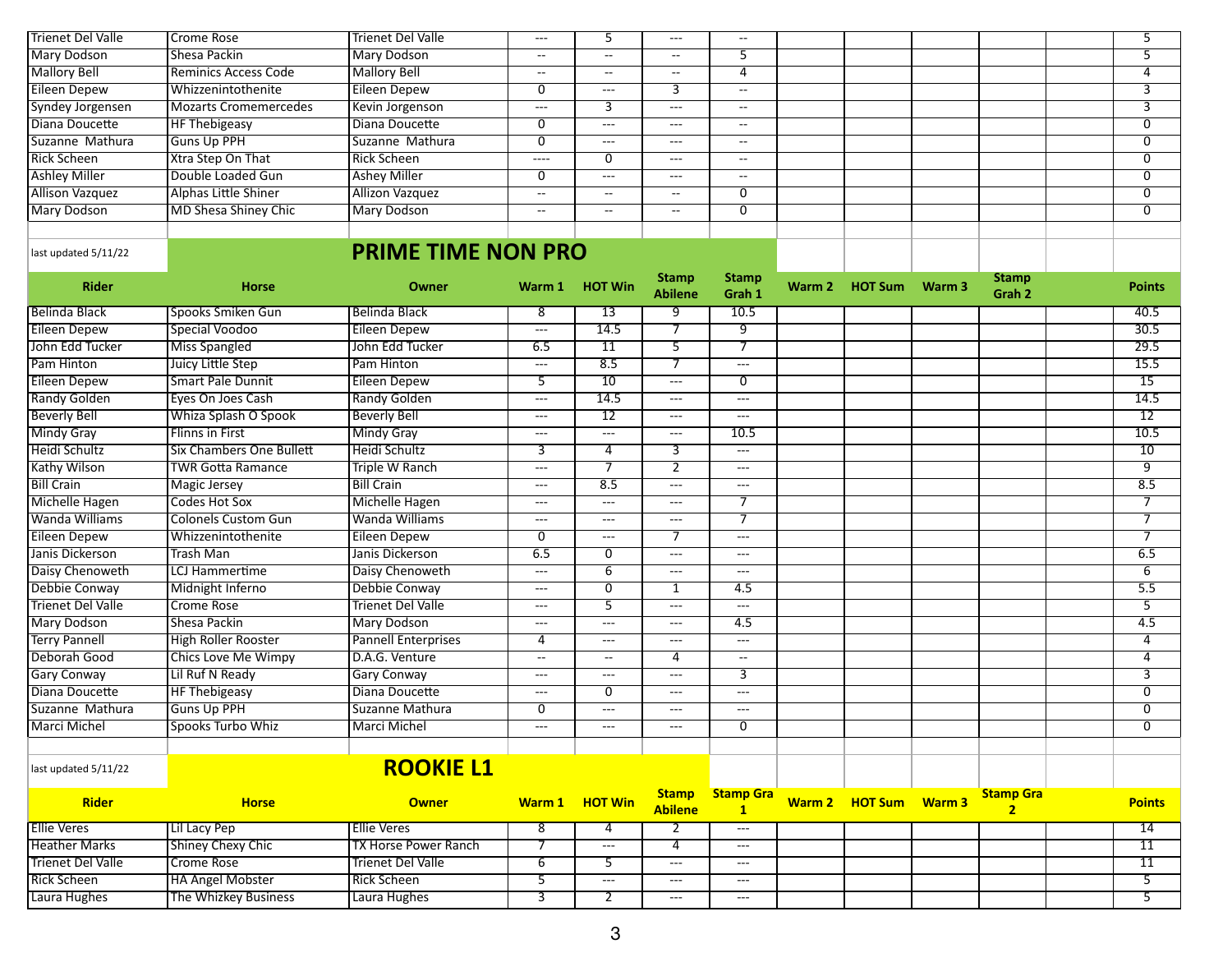| <b>Mallory Bell</b>      | <b>Reminics Acess Code</b>      | <b>Mallory Bell</b>         | $---$                    | $---$                                    | ---                                                                 | 4.5                                 |                       |                                    | 4.5                     |
|--------------------------|---------------------------------|-----------------------------|--------------------------|------------------------------------------|---------------------------------------------------------------------|-------------------------------------|-----------------------|------------------------------------|-------------------------|
| <b>Allison Vazquuez</b>  | Alpha Little Shiner             | <b>Allison Vazquez</b>      | ---                      | $\cdots$                                 | $\frac{1}{2} \left( \frac{1}{2} \right) \left( \frac{1}{2} \right)$ | 4.5                                 |                       |                                    | 4.5                     |
| <b>Sydney Jorgenson</b>  | <b>Mozarts Cromemercedes</b>    | Kevin Jorgenson             | ---                      | 3                                        | 1                                                                   | $\hspace{0.05cm} \ldots$            |                       |                                    | 4                       |
| Elisa Wright             | WK Whiz IB A Star               | Eliesa Wright               | 4                        | 0                                        | $\sim$ $\sim$                                                       | $\hspace{0.05cm}---\hspace{0.05cm}$ |                       |                                    | 4                       |
| <b>Heather Marks</b>     | <b>Cowgirls Good Time</b>       | <b>TX Horse Power Ranch</b> | $\overline{0}$           | ---                                      | $\overline{3}$                                                      | $\overline{a}$                      |                       |                                    | $\overline{3}$          |
| Patricia Cantrell        | Oh Yes I Can Jac                | Patricia Cantrell           | ---                      | $\cdots$                                 | $\sim$ $\sim$                                                       | 3                                   |                       |                                    | 3                       |
| <b>Colton Harper</b>     | <b>Smilin Gangsta</b>           | <b>Brittany Harper</b>      | 2                        | $---$                                    | ---                                                                 | $\overline{a}$                      |                       |                                    | 2                       |
| Marci Michels            | Spooks Turbo Whiz               | Marci Michels               | ---                      | $\cdots$                                 | $\hspace{0.05cm} \ldots \hspace{0.05cm}$                            | $\overline{2}$                      |                       |                                    | $\overline{2}$          |
| <b>Wanda Williams</b>    | <b>Colonels Custom Gun</b>      | Wanda Williams              | $---$                    | $\scriptstyle \cdots$                    | ---                                                                 | 1                                   |                       |                                    | 1                       |
|                          |                                 |                             |                          |                                          |                                                                     |                                     |                       |                                    |                         |
| last updated 5/11/22     |                                 | <b>ROOKIE L2</b>            |                          |                                          |                                                                     |                                     |                       |                                    |                         |
| <b>Rider</b>             | <b>Horse</b>                    | <b>Owner</b>                |                          | Warm 1 HOT Win                           | <b>Stamp</b><br><b>Abilene</b>                                      | <b>Stamp Gra</b><br>$\mathbf{1}$    | Warm 2 HOT Sum Warm 3 | <b>Stamp Gra</b><br>$\overline{2}$ | <b>Points</b>           |
| <b>Heather Marks</b>     | <b>Shiney Chexy Chic</b>        | TX Horse Power Ranch        | 5                        | $\cdots$                                 | 7                                                                   | $\sim$ $\sim$                       |                       |                                    | 12                      |
| Michelle Hagen           | <b>Codes Hot Sox</b>            | Michelle Hagen              | ---                      | $\cdots$                                 | 4                                                                   | $\overline{8}$                      |                       |                                    | $\overline{12}$         |
| Patricia Cantrell        | Oh Yes I Can Jac                | Patricia Cantrell           | 4                        | $\hspace{0.05cm}---$                     | $---$                                                               | $\overline{6}$                      |                       |                                    | 10                      |
| <b>Ellie Veres</b>       | Lil Lacy Pep                    | <b>Ellie Veres</b>          | $---$                    |                                          | 2                                                                   | $\sim$ $\sim$                       |                       |                                    | ज़                      |
| <b>Trienet Del Valle</b> | <b>Crome Rose</b>               | <b>Trienet Del Valle</b>    | ---                      | 8                                        | ---                                                                 | $\overline{a}$                      |                       |                                    | $\overline{8}$          |
| Deborha Good             | <b>Chics Love Me Wimpy</b>      | D.A.G. Ventures             | $\overline{\phantom{a}}$ | $-$                                      | $\overline{\mathbf{8}}$                                             | $\overline{0}$                      |                       |                                    | $\overline{\mathbf{8}}$ |
| Debbie Conway            | Midnight Inferno                | Debbie Conway               | $---$                    | 4                                        | $\overline{3}$                                                      | $\overline{0}$                      |                       |                                    | 7                       |
| <b>Mallory Bell</b>      | Reminics Access Code            | <b>Mallory Bell</b>         | $\overline{\phantom{a}}$ | --                                       | $\overline{\phantom{a}}$                                            | 7                                   |                       |                                    | 7                       |
| Sydney Jorgenson         | <b>Mozarts Cromemercedes</b>    | Kevin Jorgenson             | ---                      | 5                                        | $\overline{1}$                                                      | $\overline{a}$                      |                       |                                    | $\overline{6}$          |
| <b>Gary Conway</b>       | Lenas Tommygun                  | Gary Conway                 | ---                      | 6                                        | $\hspace{0.05cm} \ldots$                                            | $\overline{a}$                      |                       |                                    | $\overline{6}$          |
| <b>Heather Marks</b>     | <b>Cowgirls Good Time</b>       | <b>TX Horse Power Ranch</b> | $\overline{0}$           | ---                                      | $\overline{5.5}$                                                    | $\overline{\phantom{a}}$            |                       |                                    | 5.5                     |
| Heidi Schultz            | <b>Six Chambers One Bullett</b> | <b>Heidi Schults</b>        | 0                        | 0                                        | 5.5                                                                 | $--$                                |                       |                                    | 5.5                     |
| <b>Marci Michels</b>     | Spooks Turbo Whiz               | <b>Marci Michels</b>        | ---                      | $\hspace{0.05cm}---$                     | $---$                                                               | 5                                   |                       |                                    | $\overline{5}$          |
| <b>Wanda Williams</b>    | <b>Colonels Custom Gun</b>      | Wanda Williams              | $\overline{\phantom{a}}$ | $\overline{\phantom{a}}$                 | $\overline{\phantom{a}}$                                            | 4                                   |                       |                                    | 4                       |
| <b>Elisa Wright</b>      | <b>WK Whiz IB A Star</b>        | <b>Eliesa Wright</b>        | 3                        | 0                                        | ---                                                                 | $\overline{\phantom{a}}$            |                       |                                    | $\overline{3}$          |
| <b>Gary Conway</b>       | Lil Ruf N Ready                 | <b>Gary Conway</b>          | ---                      | 0                                        | $---$                                                               | $\overline{0}$                      |                       |                                    | $\overline{0}$          |
|                          |                                 |                             |                          |                                          |                                                                     |                                     |                       |                                    | $\overline{0}$          |
|                          |                                 |                             |                          |                                          |                                                                     |                                     |                       |                                    |                         |
| last updated 5/11/22     |                                 | <b>PT ROOKIE</b>            |                          |                                          |                                                                     |                                     |                       |                                    |                         |
| <b>Rider</b>             | <b>Horse</b>                    | <b>Owner</b>                |                          | Warm 1 HOT Win                           | <b>Stamp</b><br><b>Abilene</b>                                      | <b>Stamp Gra</b><br>$\mathbf{1}$    | Warm 2 HOT Sum Warm 3 | <b>Stamp Gra</b><br>$\overline{2}$ | <b>Points</b>           |
| <b>Trienet Del Valle</b> | <b>Crome Rose</b>               | Trienet Del Valle           | 5                        | 8                                        | $\overline{\phantom{a}}$                                            | $\hspace{0.05cm} \ldots$            |                       |                                    | $\overline{13}$         |
| Daisy Chenoweth          | LCJ Hammertime                  | Daisy Chenoweth             | 6                        | 7                                        | ---                                                                 | $\overline{\phantom{a}}$            |                       |                                    | $\overline{13}$         |
| Michelle Hagen           | Codes Hot Sox                   | Michelle Hagen              | ---                      | ---                                      | $\overline{2}$                                                      | 9                                   |                       |                                    | 11                      |
| Patricia Cantrell        | Oh Yes I Can Jac                | Patricia Cantrell           | 2                        | $\hspace{0.05cm} \ldots \hspace{0.05cm}$ | $\frac{1}{2} \left( \frac{1}{2} \right) \left( \frac{1}{2} \right)$ | $\overline{8}$                      |                       |                                    | 10                      |
| <b>Rick Scheen</b>       | Xtra Step On That               | <b>Rick Scheen</b>          | 3.5                      |                                          | $---$                                                               |                                     |                       |                                    | 8.5                     |
| <b>Claire Ozin</b>       | Gunzup                          | Claire Ozin                 | 7                        | $\cdots$                                 | $\hspace{0.05cm} \ldots \hspace{0.05cm}$                            | $\overline{\phantom{a}}$            |                       |                                    | $\overline{7}$          |
| Marci Michels            | Spooks Turbo Whiz               | Marci Michels               | ---                      |                                          | ---                                                                 | 7                                   |                       |                                    | 7                       |
| <b>Gary Conway</b>       | Lenas Tommygun                  | <b>Gary Conway</b>          | ---                      | 6                                        | $\hspace{0.05cm} \dashrightarrow$                                   | $\overline{\phantom{a}}$            |                       |                                    | 6                       |
| Wanda Williams           | <b>Colonels Custom Gun</b>      | Wanda Williams              | $\overline{\phantom{a}}$ | $\overline{\phantom{a}}$                 | $\overline{\phantom{a}}$                                            | 6                                   |                       |                                    | 6                       |
| Debbie Conway            | Midnight Inferno                | Debbie Conway               | $---$                    | 4                                        | 1                                                                   | 0                                   |                       |                                    | 5                       |
| John Stallone            | Chexs Golden Tag                | Darby Gardner               | $\overline{\phantom{a}}$ | $- -$                                    | $\overline{\phantom{a}}$                                            | $\overline{5}$                      |                       |                                    | $\overline{5}$          |
| Deborah Good             | <b>Chics Love Me Wimpy</b>      | D.A.G. Ventures             | $\sim$                   | $--$                                     | $\overline{4}$                                                      | $\overline{\phantom{a}}$            |                       |                                    | 4                       |
| <b>Rick Scheen</b>       | <b>HA Angel Mobster</b>         | <b>Rick Scheen</b>          | $\overline{3.5}$         | $\overline{0}$                           | $\hspace{0.05cm}\ldots$                                             | $\hspace{0.05cm} \ldots$            |                       |                                    | $\overline{3.5}$        |
| Heidi Schultz            | <b>Six Chambers One Bullett</b> | Heidi Schults               | $\overline{0}$           | 0                                        | 3                                                                   | $\hspace{0.05cm} \dashrightarrow$   |                       |                                    | 3                       |
| <b>Gary Conway</b>       | Lil Ruf & Rady                  | <b>Gary Conway</b>          | ---                      | $\overline{0}$                           | $\hspace{0.05cm} \ldots$                                            | $\overline{0}$                      |                       |                                    | $\overline{0}$          |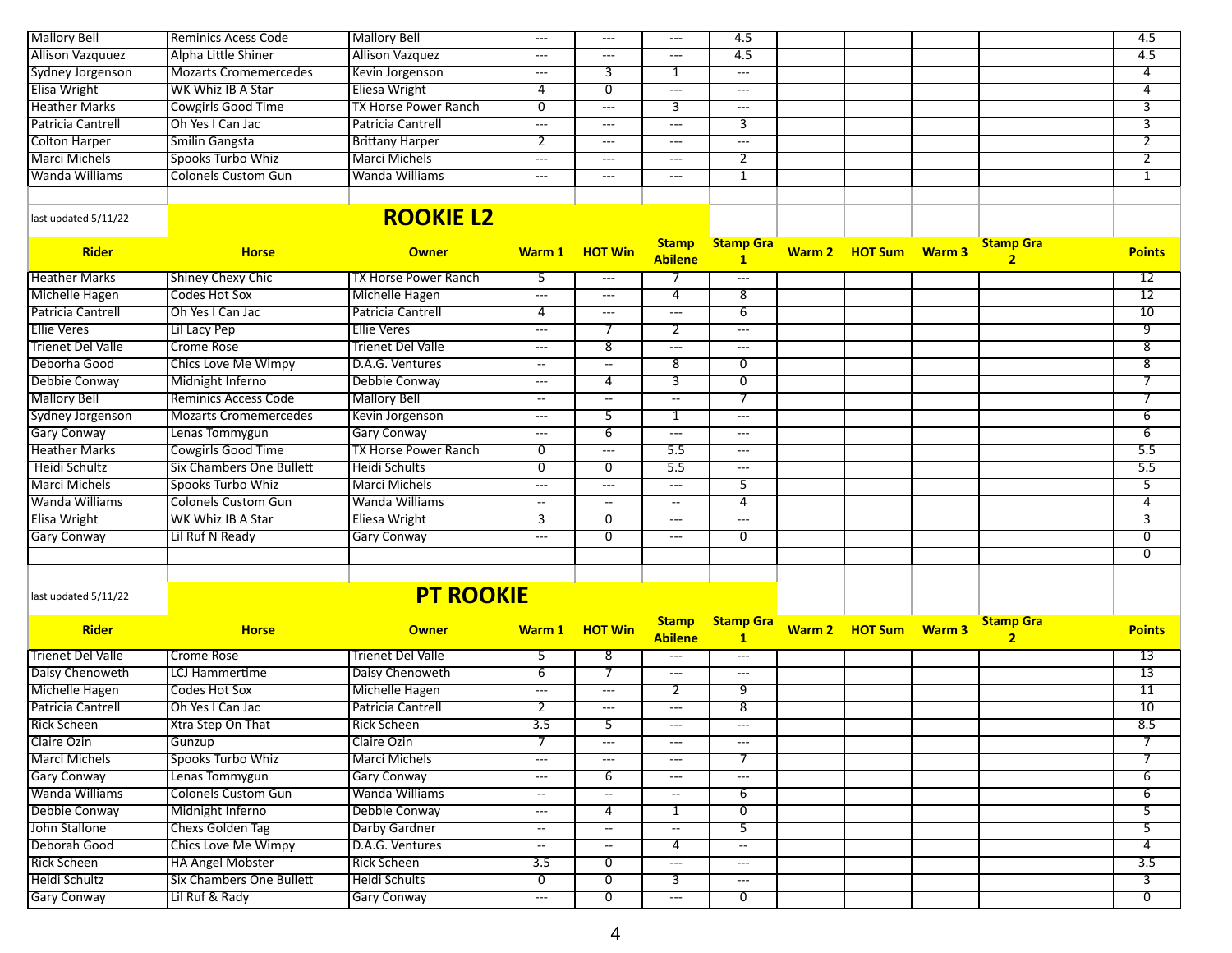| Debra Good               | <b>Chics Love Me Wimpy</b>   | Debra Good                  | $\hspace{0.05cm} -\hspace{0.05cm} -\hspace{0.05cm}$ | $\overline{\phantom{a}}$                 | $\overline{\phantom{a}}$                 | 0                                        |        |                |        |                                    | 0                |
|--------------------------|------------------------------|-----------------------------|-----------------------------------------------------|------------------------------------------|------------------------------------------|------------------------------------------|--------|----------------|--------|------------------------------------|------------------|
| <b>Tanya Herzog</b>      | <b>Ready For Ya</b>          | Tanya Herzog                | $\overline{\phantom{a}}$                            | $\overline{\phantom{a}}$                 | $\overline{\phantom{a}}$                 | $\overline{0}$                           |        |                |        |                                    | $\overline{0}$   |
|                          |                              |                             |                                                     |                                          |                                          |                                          |        |                |        |                                    |                  |
| last updated 5/11/22     |                              | YOUTH 13 & UNDER            |                                                     |                                          |                                          |                                          |        |                |        |                                    |                  |
|                          |                              |                             |                                                     |                                          |                                          |                                          |        |                |        |                                    |                  |
| <b>Rider</b>             | <b>Horse</b>                 | Owner                       | Warm 1                                              | <b>HOT Win</b>                           | <b>Stamp</b><br><b>Abilene</b>           | <b>Stamp Gra</b><br>$\mathbf{1}$         | Warm 1 | <b>HOT Sum</b> | Warm 3 | <b>Stamp Gra</b><br>$\overline{2}$ | <b>Points</b>    |
| Colton Harper            | <b>Smilin Gangsta</b>        | <b>Brittany Harper</b>      | 2                                                   | ---                                      | $\hspace{0.05cm} \ldots \hspace{0.05cm}$ | $\overline{\phantom{a}}$                 |        |                |        |                                    | 2                |
| Lily Forzani             | <b>Annies Custom Pistol</b>  | Lily Forzani                | $\overline{0}$                                      | $\hspace{0.05cm} \ldots \hspace{0.05cm}$ | $\qquad \qquad - -$                      | 2                                        |        |                |        |                                    | $\overline{2}$   |
| Larkin Burdine           | Conquistadordaydream         | Larkin Burdine              | $\qquad \qquad \cdots$                              | 1                                        | $\hspace{0.05cm} \ldots$                 | $\sim$ $\sim$                            |        |                |        |                                    | 1                |
| Lexi Laster              | <b>Lil Chicy</b>             | Lexi Laster                 | $---$                                               | $\overline{\phantom{a}}$                 | $\overline{\phantom{a}}$                 | 0                                        |        |                |        |                                    | $\overline{0}$   |
|                          |                              |                             |                                                     |                                          |                                          |                                          |        |                |        |                                    | $\overline{0}$   |
|                          |                              |                             |                                                     |                                          |                                          |                                          |        |                |        |                                    | 0                |
| last updated 5/11/22     |                              | <b>YOUTH 14-18</b>          |                                                     |                                          |                                          |                                          |        |                |        |                                    |                  |
|                          |                              |                             |                                                     |                                          |                                          |                                          |        |                |        |                                    |                  |
| <b>Rider</b>             | <b>Horse</b>                 | Owner                       | Warm 1                                              | <b>HOT Win</b>                           | <b>Stamp</b><br><b>Abilene</b>           | <b>Stamp Gra</b><br>$\mathbf{1}$         | Warm 2 | <b>HOT Sum</b> | Warm 3 | <b>Stamp Gra</b><br>$\overline{2}$ | <b>Points</b>    |
| <b>Ellie Veres</b>       | Lil Lacy Pep                 | <b>Ellie Veres</b>          | 2                                                   | 3                                        | $\hspace{0.05cm} \ldots$                 | $\hspace{0.05cm} \ldots \hspace{0.05cm}$ |        |                |        |                                    | 5                |
| Laura Hughes             | The Whizkey Business         | Laura Hughes                | $\overline{1}$                                      | 1.5                                      | $\sim$ $\sim$                            | $\overline{\phantom{a}}$                 |        |                |        |                                    | 2.5              |
| Sydney Jorgenson         | <b>Mozarts Cromemercedes</b> | Kevin Jorgenson             | $\overline{a}$                                      | $\overline{1.5}$                         | $\overline{1}$                           | $\overline{\phantom{a}}$                 |        |                |        |                                    | 2.5              |
| Reanna Thayn             | Coded N Karma                | Reanna Thayn                | $\sim$                                              | $\sim$                                   | $\sim$                                   | 1                                        |        |                |        |                                    | $\mathbf{1}$     |
|                          |                              |                             |                                                     |                                          |                                          |                                          |        |                |        |                                    |                  |
| last updated 5/11/22     |                              | <b>SHORT STIR UP</b>        |                                                     |                                          |                                          |                                          |        |                |        |                                    |                  |
| <b>Rider</b>             | <b>Horse</b>                 | Owner                       | Warm 1                                              | <b>HOT Win</b>                           | <b>Stamp</b><br><b>Abilene</b>           | <b>Stamp Gra</b><br>1                    | Warm 2 | <b>HOT Sum</b> | Warm 3 | <b>Stamp Gra</b><br>$\overline{2}$ | <b>Points</b>    |
| <b>Kayleigh Harper</b>   | Smilin Gangsta               | <b>Brittany Harper</b>      | 2                                                   | $\qquad \qquad - -$                      | ---                                      | $\cdots$                                 |        |                |        |                                    | 2                |
| Lily Forzani             | <b>Annies Custom Pistol</b>  | Lily Forzani                | 0                                                   | ---                                      | $\hspace{0.05cm} \ldots$                 | $\overline{2}$                           |        |                |        |                                    | $\overline{2}$   |
| Lexi Laster              | Lil Chicy                    | Lexi Laster                 | $\overline{\phantom{a}}$                            | $  -$                                    | $\overline{\phantom{a}}$                 | $\mathbf{1}$                             |        |                |        |                                    | 1                |
|                          |                              |                             |                                                     |                                          |                                          |                                          |        |                |        |                                    | 0                |
|                          |                              |                             |                                                     |                                          |                                          |                                          |        |                |        |                                    |                  |
| last updated 5/11/22     |                              | <b>GREEN L1</b>             |                                                     |                                          |                                          |                                          |        |                |        |                                    |                  |
|                          |                              |                             |                                                     |                                          | <b>Stamp</b>                             | <b>Stamp Gra</b>                         |        |                |        | <b>Stamp Gra</b>                   |                  |
| <b>Rider</b>             | <b>Horse</b>                 | Owner                       | Warm 1                                              | <b>HOT WIN</b>                           | <b>Abil</b>                              | $\mathbf{1}$                             |        | Warm 2 HOT SUM | Warm 3 | $\overline{2}$                     | <b>Points</b>    |
| <b>Heather Marks</b>     | <b>Shiney Chexy Chic</b>     | <b>TX Horse Power Ranch</b> | 6                                                   | $  -$                                    | 3                                        | $\overline{\phantom{a}}$                 |        |                |        |                                    | 9                |
| <b>Heather Marks</b>     | Cowgirls Good Time           | <b>TX Horse Power Ranch</b> | 5                                                   | ---                                      | $\overline{2}$                           | $\overline{\phantom{a}}$                 |        |                |        |                                    | $\overline{7}$   |
| <b>Rick Scheen</b>       | Xtra Step On That            | <b>Rick Scheen</b>          | $\overline{0}$                                      | 5.5                                      | $\scriptstyle\cdots\scriptstyle\cdots$   | $\sim$ $\sim$                            |        |                |        |                                    | 5.5              |
| Daisy Chenoweth          | <b>LCJ</b> Kammertime        | Daisy Chenoweth             | $\sim$ $\sim$                                       | 5.5                                      | $\hspace{0.05cm} \ldots$                 | $\overline{\phantom{a}}$                 |        |                |        |                                    | $\overline{5.5}$ |
| Laura Hughes             | The Whizkey Business         | Laura Hughes                | 4                                                   | 1                                        | $\qquad \qquad - -$                      | $---$                                    |        |                |        |                                    | 5                |
| <b>Trienet Del Valle</b> | <b>Crome Rose</b>            | <b>Trienet Del Valle</b>    | $\overline{0}$                                      | 4                                        | $\hspace{0.05cm}---\hspace{0.05cm}$      | $--$                                     |        |                |        |                                    | 4                |
| Sydney Jorgenson         | <b>Mozarts Cromemercedes</b> | Kevin Jorgenson             | $\sim$ $\sim$                                       | $\overline{3}$                           | $\overline{1}$                           | $\hspace{0.05cm} \ldots \hspace{0.05cm}$ |        |                |        |                                    | 4                |
| Tanya Herzog             | Ready For Ya                 | Tanya Herzog                | $\hspace{0.05cm} \dashrightarrow$                   | $\qquad \qquad - -$                      | $\hspace{0.05cm} \ldots$                 | 3                                        |        |                |        |                                    | 3                |
| Larkin Burdine           | Conquistadordaydream         | Larkin Burdine              | $\hspace{0.05cm}---\hspace{0.05cm}$                 | $\overline{2}$                           | $\hspace{0.05cm} \ldots$                 | $\overline{\phantom{a}}$                 |        |                |        |                                    | $\overline{2}$   |
| Kristen Watt             | Sliden Spook                 | Kristen Watt                | $\sim$ $\sim$                                       | $\sim$ $\sim$                            | $\hspace{0.05cm} \ldots$                 | $\overline{2}$                           |        |                |        |                                    | $\overline{2}$   |
| <b>Kayleigh Harper</b>   | Smilin Gangsta               | <b>Brittany Harper</b>      | $\overline{0}$                                      | $\hspace{0.05cm} \ldots \hspace{0.05cm}$ | $\sim$ $\sim$                            | $\sim$ $\sim$                            |        |                |        |                                    | $\overline{0}$   |
| John Stallone            | Chexs Golden Tag             | Darby Gardner               | $\qquad \qquad \cdots$                              | $\hspace{0.05cm} \ldots \hspace{0.05cm}$ | $\hspace{0.05cm} \ldots$                 | $\overline{0}$                           |        |                |        |                                    | $\overline{0}$   |
| last updated 5/11/22     |                              | <b>GREEN L2</b>             |                                                     |                                          |                                          |                                          |        |                |        |                                    |                  |
|                          |                              |                             |                                                     |                                          |                                          |                                          |        |                |        |                                    |                  |
|                          |                              |                             |                                                     |                                          | <b>Stamp</b>                             | <b>Stamp Gra</b>                         |        |                |        | <b>Stamp Gra</b>                   | <b>Points</b>    |
|                          |                              |                             |                                                     | Б.                                       |                                          |                                          |        |                |        |                                    |                  |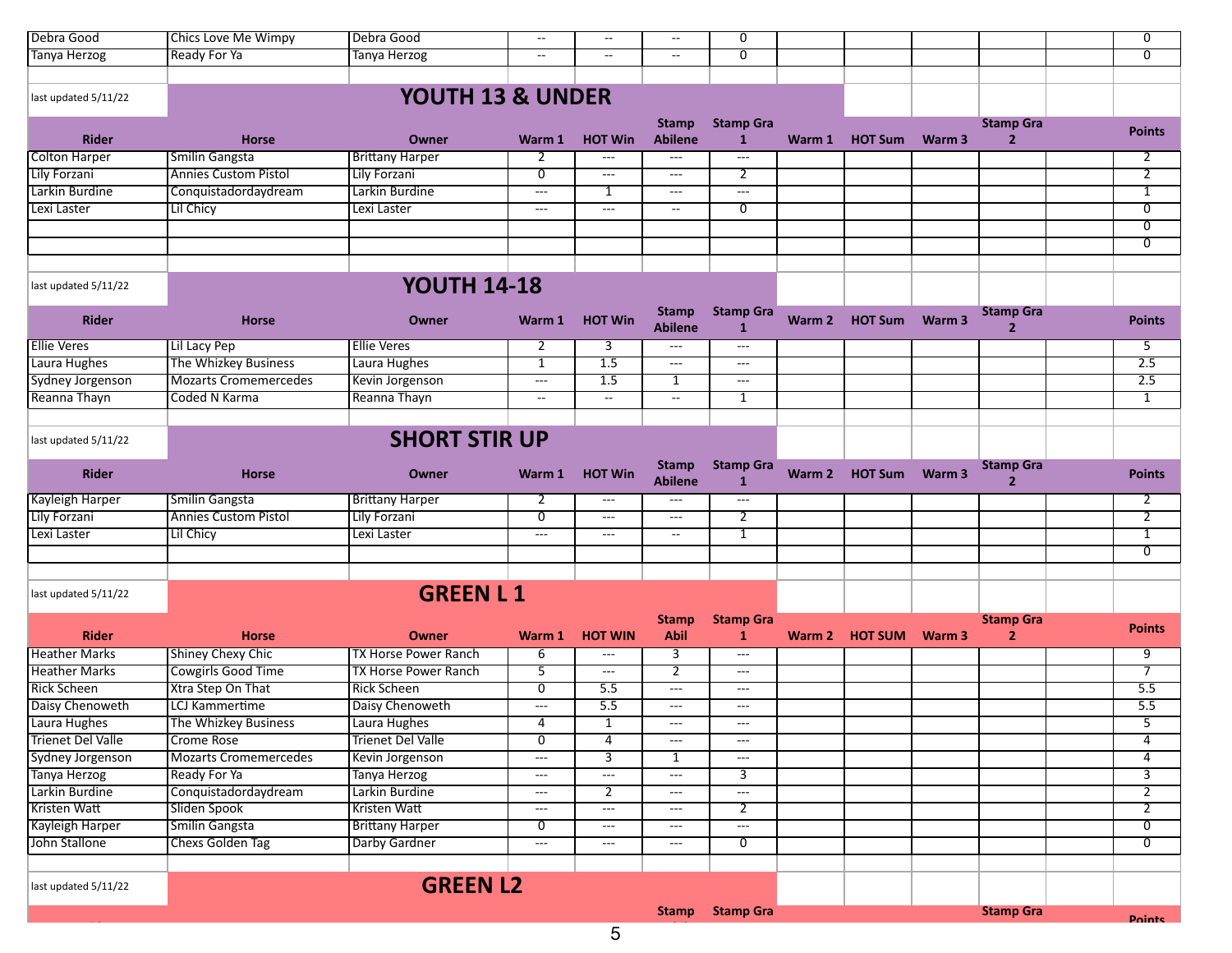| <b>Rider</b>         | <b>Horse</b>                  | <b>Owner</b>                | Warm 1           | <b>HOT WIN</b> | <b>Abil</b> |                   | Warm 2 HOT SUM | Warm 3 | 2 | .   |
|----------------------|-------------------------------|-----------------------------|------------------|----------------|-------------|-------------------|----------------|--------|---|-----|
| <b>Heather Marks</b> | Shiney Chexy Chic             | <b>TX Horse Power Ranch</b> |                  | $---$          |             | $\qquad \qquad -$ |                |        |   | 8   |
| <b>Ashley Miller</b> | Double Loaded Gun             | <b>Ashley Miller</b>        | b                | $---$          | $---$       | $---$             |                |        |   | b   |
| <b>Ellie Veres</b>   | Lil Lacy Pep                  | <b>IEllie Veres</b>         | $3.\overline{5}$ |                | $---$       | $---$             |                |        |   | 5.5 |
| Patricia Cantrell    | Oh Yes I Can Jac              | <b>Patricia Cantrell</b>    | $\overline{3.5}$ | $---$          | $---$       |                   |                |        |   | 5.5 |
| Trienet Del Valle    | Crome Rose                    | <b>Trienet Del Valle</b>    | $---$            | 4              | $---$       | $---$             |                |        |   | 4   |
| <b>Heather Marks</b> | Cowgirls Good Time            | <b>TX Horse Power Ranch</b> |                  | $---$          |             | $---$             |                |        |   | ್   |
| Larkin Burdine       | Conquistadordaydream          | Larkin Burdine              | $---$            |                | $---$       | $---$             |                |        |   |     |
| <b>Rick Scheen</b>   | <b>HA Angel Mobster</b>       | Rick Scheen                 |                  | $---$          | $--$        | $---$             |                |        |   |     |
| Sydney Jorgenson     | <b>IMozarts Cromemercedes</b> | Kevin Jorgenson             | $---$            | $---$          |             | $---$             |                |        |   |     |
| Pam Griggs           | <b>Vintage Nemo</b>           | <b>Pam Griggs</b>           | $---$            | $---$          | $---$       |                   |                |        |   |     |
| Jonathan Buchanan    | <b>Pop Shine</b>              | Johnathan Buchanan          | $---$            | U              | $---$       | $---$             |                |        |   | 0   |
|                      |                               |                             |                  |                |             |                   |                |        |   | 0   |
|                      |                               |                             |                  |                |             |                   |                |        |   |     |
| last updated 5/11/22 |                               | <b>PT GREEN</b>             |                  |                |             |                   |                |        |   |     |

| <b>Rider</b>             | <b>Horse</b>             | Owner                    | Warm 1 | <b>HOT WIN</b> | <b>Stamp</b><br><b>Abil</b> | <b>Stamp Gra</b> | Warm 2 HOT SUM | Warm 3 | <b>Stamp Gra</b> | <b>Points</b> |
|--------------------------|--------------------------|--------------------------|--------|----------------|-----------------------------|------------------|----------------|--------|------------------|---------------|
| Patricia Cantrell        | <b>IOh Yes I Can Jac</b> | Patricia Cantrell        |        | $---$          | ---                         |                  |                |        |                  | 8             |
| Daisy Chenoweth          | LCJ Hammertime           | Daisy Chenoweth          |        | $---$          | $---$                       | $---$            |                |        |                  |               |
| Tanya Herzog             | Ready For Ya             | Tanya Herzog             | ---    | $---$          | $\frac{1}{2}$               |                  |                |        |                  |               |
| Pam Griggs               | <b>Vintage Neptune</b>   | Pam Griggs               | ---    | $- - -$        | $\frac{1}{2}$               |                  |                |        |                  |               |
| <b>Trienet Del Valle</b> | Crome Rose               | <b>Trienet Del Valle</b> |        | $---$          | $---$                       | $---$            |                |        |                  | 0             |
| <b>Rick Scheen</b>       | Xtra Step On That        | l Rick Scheen            |        | $---$          | $---$                       | $---$            |                |        |                  | 0             |
| John Stallone            | Chex Golden Tag          | Darby Gardner            | ---    | $- - -$        | $\frac{1}{2}$               | 0                |                |        |                  | 0             |
|                          |                          |                          |        |                |                             |                  |                |        |                  | 0             |
|                          |                          |                          |        |                |                             |                  |                |        |                  |               |
| last updated 5/11/22     |                          |                          |        |                |                             |                  |                |        |                  |               |

| <b>Rider</b>                  | <b>Horse</b>              | <b>Owner</b>        | Warm 1                  | <b>HOT WIN</b> | <b>Stamp</b><br><b>Abil</b> | <b>Stamp Gra</b> | Warm 2 | <b>HOT SUM</b> | Warm 3 | <b>Stamp Gra</b> | <b>Points</b> |
|-------------------------------|---------------------------|---------------------|-------------------------|----------------|-----------------------------|------------------|--------|----------------|--------|------------------|---------------|
| Kyle Schruig                  | Nita Dreamy Doctor        | <b>IRick Scheen</b> |                         |                | $---$                       | $---$            |        |                |        |                  |               |
| <b>Kyle Schruig</b>           | <b>HA Angel Mobster</b>   | Rick Scheen         | $---$                   |                | $---$                       | $---$            |        |                |        |                  |               |
| <b>Kyle Schruig</b>           | Stoppingmymercedes        | Claire Ozin         | $---$                   |                | $\frac{1}{2}$               | $---$            |        |                |        |                  |               |
| Randy Golden                  | Eyes on Joes Cash         | Randy Golden        | $---$                   |                | $---$                       | $---$            |        |                |        |                  |               |
| Michelle Hagen                | Codes Hot Sox             | Michelle Hagen      | $---$                   | $- - -$        |                             | $- - -$          |        |                |        |                  |               |
| <b>Franky Vazquez</b>         | <b>HF Thebigeasy</b>      | Diana Doucette      |                         |                | 0                           | $---$            |        |                |        |                  |               |
| <b>Franky Vazquez</b>         | Special Voodoo            | Eileen Depew        |                         | $---$          | $---$                       | $---$            |        |                |        |                  |               |
| <b>Franky Vazquez</b>         | <b>KR Angels N Demons</b> | l Ione French       |                         |                | $\frac{1}{2}$               | $- - -$          |        |                |        |                  |               |
|                               |                           |                     |                         |                |                             |                  |        |                |        |                  |               |
| $1 - 1$ $-1 - 1 - 1 = 144122$ |                           |                     | <b>NOVILLOD ODENLIS</b> |                |                             |                  |        |                |        |                  |               |

## **NOV HOR OPEN L2**

| <b>Rider</b>          | <b>Horse</b>             | <b>Owner</b>               |       | Warm 1 HOT WIN | <b>Stamp</b><br>Abil | <b>Stamp Gra</b> |  | Warm 2 HOT SUM Warm 3 | <b>Stamp Gra</b> | <b>Points</b> |
|-----------------------|--------------------------|----------------------------|-------|----------------|----------------------|------------------|--|-----------------------|------------------|---------------|
| Mark Miller           | <b>IOh Yes I Can Jac</b> | <b>I Patricia Cantrell</b> |       | $---$          | $---$                | $---$            |  |                       |                  |               |
| <b>Franky Vazquez</b> | Chics Gunna Storm        | Diana Doucette             |       | $---$          |                      | $---$            |  |                       |                  |               |
| Eileen Depew          | Whizzenintothenite       | <b>Eileen Depew</b>        | $---$ |                | $- - -$              | $---$            |  |                       |                  |               |
|                       |                          |                            |       |                |                      |                  |  |                       |                  |               |
|                       |                          |                            |       |                |                      |                  |  |                       |                  |               |
| last updated 5/11/22  |                          | <b>NOV HOR OPEN L3</b>     |       |                |                      |                  |  |                       |                  |               |
|                       | <b>Stamp</b>             |                            |       |                |                      |                  |  |                       | <b>Stamp Gra</b> | <b>Points</b> |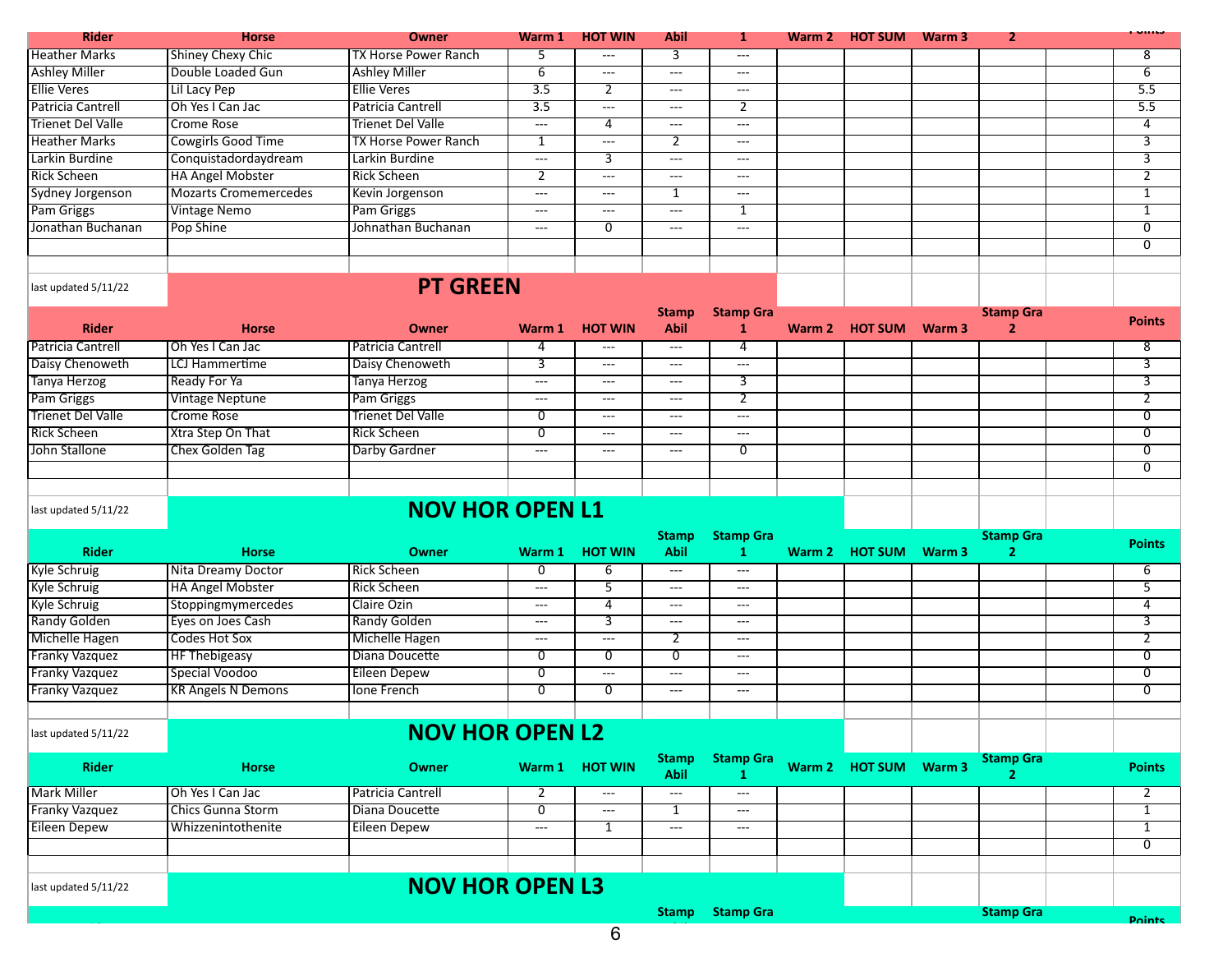| <b>Rider</b>            | <b>Horse</b>                    | <b>Owner</b>              | Warm 1                                   | <b>HOT WIN</b> | Abil                                     | 1                                 | Warm 2 | <b>HOT SUM Warm 3</b> |                   | 2                                  |                 |
|-------------------------|---------------------------------|---------------------------|------------------------------------------|----------------|------------------------------------------|-----------------------------------|--------|-----------------------|-------------------|------------------------------------|-----------------|
| Mark Miller             | Oh Yes I Can Jac                | Patricia Cantrell         | 2                                        | ---            | $---$                                    | $\qquad \qquad - -$               |        |                       |                   |                                    | 2               |
| <b>Franky Vazquez</b>   | <b>Chics Gunna Storm</b>        | Diana Doucette            | $\overline{0}$                           | ---            | 1                                        | $---$                             |        |                       |                   |                                    | $\mathbf{1}$    |
| <b>Tyrel Pole</b>       | <b>Spakling Shiney Doll</b>     | Rhea Pole                 | $\qquad \qquad - -$                      | $\overline{0}$ | $\qquad \qquad - -$                      | $---$                             |        |                       |                   |                                    | $\overline{0}$  |
|                         |                                 |                           |                                          |                |                                          |                                   |        |                       |                   |                                    |                 |
| last updated 5/11/22    |                                 | <b>NOV HOR NON PRO L1</b> |                                          |                |                                          |                                   |        |                       |                   |                                    |                 |
| <b>Rider</b>            | <b>Horse</b>                    | Owner                     | Warm 1                                   | <b>HOT WIN</b> | <b>Stamp</b><br><b>Abil</b>              | <b>Stamp Gra</b><br>$\mathbf{1}$  | Warm 2 | <b>HOT SUM</b>        | Warm 3            | <b>Stamp Gra</b><br>$\overline{2}$ | <b>Points</b>   |
| <b>Eileen Depew</b>     | <b>Smart Pale Dunnit</b>        | <b>Eileen Depew</b>       | $\overline{3}$                           | $\overline{8}$ | $\overline{3.5}$                         | $\overline{5}$                    |        |                       |                   |                                    | 19.5            |
| <b>Kathy Wilson</b>     | <b>TWR Gotta Romance</b>        | Triple W Ranch            | $\sim$ $\sim$                            | $\overline{7}$ | 3.5                                      | $\sim$ $\sim$                     |        |                       |                   |                                    | 10.5            |
| <b>Ellie Veres</b>      | Lil Lacy Pep                    | <b>Ellie Veres</b>        | $\overline{0}$                           | 6              | $\overline{\phantom{a}}$                 | $---$                             |        |                       |                   |                                    | $\overline{6}$  |
| Heidi Schultz           | <b>Six Chambers One Bullett</b> | Heidi Schultz             | $\overline{\phantom{a}}$                 | 5              | $\cdots$                                 | $  -$                             |        |                       |                   |                                    | 5               |
| Janis Dickerson         | <b>Trash Man</b>                | Janis Dickerson           | 4                                        | $\overline{0}$ | $\hspace{0.05cm} \ldots \hspace{0.05cm}$ | ---                               |        |                       |                   |                                    | 4               |
| <b>Sydney Jorgenson</b> | <b>Mozarts Cromemercedes</b>    | Kevin Jorgenson           | $---$                                    | 4              | $\cdots$                                 | $---$                             |        |                       |                   |                                    | 4               |
| <b>Marci Michels</b>    | Spooks Turbo Whiz               | <b>Marci Michels</b>      | $---$                                    | ---            | ---                                      | 4                                 |        |                       |                   |                                    | 4               |
| <b>Heather Marks</b>    | <b>Cowgirls Good Time</b>       | <b>Heather Marks</b>      | $\overline{\phantom{a}}$                 | ---            | 2                                        | $\overline{\phantom{a}}$          |        |                       |                   |                                    | $\overline{2}$  |
| Claire Ozin             | Gunz Up                         | Claire Ozin               | 0                                        | $---$          | $---$                                    | $---$                             |        |                       |                   |                                    | 0               |
| <b>Eileen Depew</b>     | Special Voodoo                  | <b>Eileen Depew</b>       | $\hspace{0.05cm} \ldots \hspace{0.05cm}$ | $\overline{0}$ | $\cdots$                                 | $\qquad \qquad - -$               |        |                       |                   |                                    | $\overline{0}$  |
| Debbie Conway           | Midnight Inferno                | Debbie Conway             | $--$                                     | $\overline{0}$ | $\overline{0}$                           | $\overline{0}$                    |        |                       |                   |                                    | $\overline{0}$  |
| <b>Mindy Gray</b>       | <b>Flinns in First</b>          | <b>Mindy Gray</b>         | $\qquad \qquad - -$                      | $\overline{a}$ | $\hspace{0.05cm} \ldots \hspace{0.05cm}$ | $\overline{0}$                    |        |                       |                   |                                    | $\overline{0}$  |
| <b>Mary Dodson</b>      | <b>MD Shesa Shiney Chic</b>     | <b>Mary Dodson</b>        | ---                                      | ---            | ---                                      | $\overline{0}$                    |        |                       |                   |                                    | $\overline{0}$  |
|                         |                                 |                           |                                          |                |                                          |                                   |        |                       |                   |                                    |                 |
| last updated 5/11/22    |                                 | <b>NOV HOR NON PRO L2</b> |                                          |                |                                          |                                   |        |                       |                   |                                    |                 |
| <b>Rider</b>            | <b>Horse</b>                    | Owner                     |                                          | Warm 1 HOT WIN | <b>Stamp</b><br><b>Abil</b>              | <b>Stamp Gra</b><br>$\mathbf{1}$  |        | Warm 2 HOT SUM        | Warm <sub>3</sub> | <b>Stamp Gra</b><br>$\overline{2}$ | <b>Points</b>   |
| <b>Belinda Black</b>    | Spooks Smoken Gun               | <b>Belinda Black</b>      | 4                                        | 8.5            | 5                                        | 3                                 |        |                       |                   |                                    | 20.5            |
| John Edd Tucker         | <b>Miss Spangled</b>            | John Edd Tucker           | $\overline{1}$                           | 8.5            | $\overline{4}$                           | 4.5                               |        |                       |                   |                                    | $\overline{18}$ |
| Pam Hinton              | Juicy Little Step               | Pam Hinton                | $\overline{a}$                           | $\overline{7}$ | 1.5                                      | $\overline{\phantom{a}}$          |        |                       |                   |                                    | 8.5             |
| <b>Eileen Depew</b>     | Whizzenintothenite              | Eileen Depew              | 3                                        | $\overline{0}$ | 3                                        | ---                               |        |                       |                   |                                    | 6               |
| <b>Beverly Bell</b>     | Whiza Splash O Spook            | <b>Beverly Bell</b>       | $\overline{a}$                           | $\overline{6}$ | $\overline{\phantom{a}}$                 | $  -$                             |        |                       |                   |                                    | $\overline{6}$  |
| <b>Gary Conway</b>      | Lenas Tommygun                  | <b>Gary Conway</b>        | $---$                                    | 5              | $\cdots$                                 | $\overline{\phantom{a}}$          |        |                       |                   |                                    | $\overline{5}$  |
| <b>Eleen Depew</b>      | <b>Smart Pale Dunnit</b>        | <b>Eileen Depew</b>       | $---$                                    | ---            | ---                                      | 4.5                               |        |                       |                   |                                    | 4.5             |
| <b>Gary Conway</b>      | Lil Ruf N Ready                 | <b>Gary Conway</b>        | $---$                                    | $\overline{4}$ | $  -$                                    | $---$                             |        |                       |                   |                                    | $\overline{4}$  |
| <b>Bill Crain</b>       | Magic Jersey                    | <b>Bill Crain</b>         | $---$                                    | 3              | $\hspace{0.05cm} \ldots \hspace{0.05cm}$ | $\overline{\phantom{a}}$          |        |                       |                   |                                    | 3               |
| Sydney Jorgenson        | Mozarts Cromemerdes             | Kevin Jorgenson           | $---$                                    | $\overline{2}$ | $---$                                    | $---$                             |        |                       |                   |                                    | $\overline{2}$  |
| <b>Rick Scheen</b>      | Xtra Step On That               | <b>Rick Scheen</b>        | $\overline{2}$                           | $---$          | $---$                                    | $\qquad \qquad - -$               |        |                       |                   |                                    | $\overline{2}$  |
| <b>Mary Dodson</b>      | Shesa Packin                    | <b>Mary Dodson</b>        | $---$                                    | ---            | $\sim$ $\sim$                            | 2                                 |        |                       |                   |                                    | $\overline{2}$  |
| <b>Kathy Wilson</b>     | <b>TWR Gottawhizen Romance</b>  | Triple W Ranch            | $---$                                    | $---$          | 1.5                                      | ---                               |        |                       |                   |                                    | 1.5             |
| Wanda Williams          | Colonels Custom Gun             | Wanda Williams            |                                          |                |                                          | 1                                 |        |                       |                   |                                    | ı,              |
|                         |                                 |                           |                                          |                |                                          |                                   |        |                       |                   |                                    | $\overline{0}$  |
|                         |                                 |                           |                                          |                |                                          |                                   |        |                       |                   |                                    |                 |
| last updated 5/11/22    |                                 | <b>NOV HOR NON PRO L3</b> |                                          |                |                                          |                                   |        |                       |                   |                                    |                 |
| <b>Rider</b>            | Horse                           | Owner                     |                                          | Warm 1 HOT WIN | <b>Stamp</b><br><b>Abil</b>              | <b>Stamp Gra</b><br>$\mathbf{1}$  |        | Warm 2 HOT SUM Warm 3 |                   | <b>Stamp Gra</b><br>$\overline{2}$ | <b>Points</b>   |
| <b>Belinda Black</b>    | Spooks Smoken Gun               | <b>Belinda Black</b>      | 4                                        | 6.5            | 5                                        | $\mathbf{1}$                      |        |                       |                   |                                    | 16.5            |
| John Edd Tucker         | <b>Miss Spangled</b>            | John Edd Tucker           | 2                                        | 6.5            | 3                                        | 2.5                               |        |                       |                   |                                    | 14              |
| Pam Hinton              | Juicy Little Step               | Pam Hinton                | $---$                                    | 5              | $\mathbf{1}$                             | $\cdots$                          |        |                       |                   |                                    | 6               |
| <b>Eileen Depew</b>     | Whizzenintothenite              | Eileen Depew              | $\overline{3}$                           | 0              | $\overline{2}$                           | $\scriptstyle\cdots$              |        |                       |                   |                                    | $\overline{5}$  |
| <b>Beverly Bell</b>     | Whiza Splash O Spook            | <b>Beverly Bell</b>       | $\hspace{0.05cm} \dashrightarrow$        | 4              | $\hspace{0.05cm} \ldots$                 | $\hspace{0.05cm} \dashrightarrow$ |        |                       |                   |                                    | 4               |